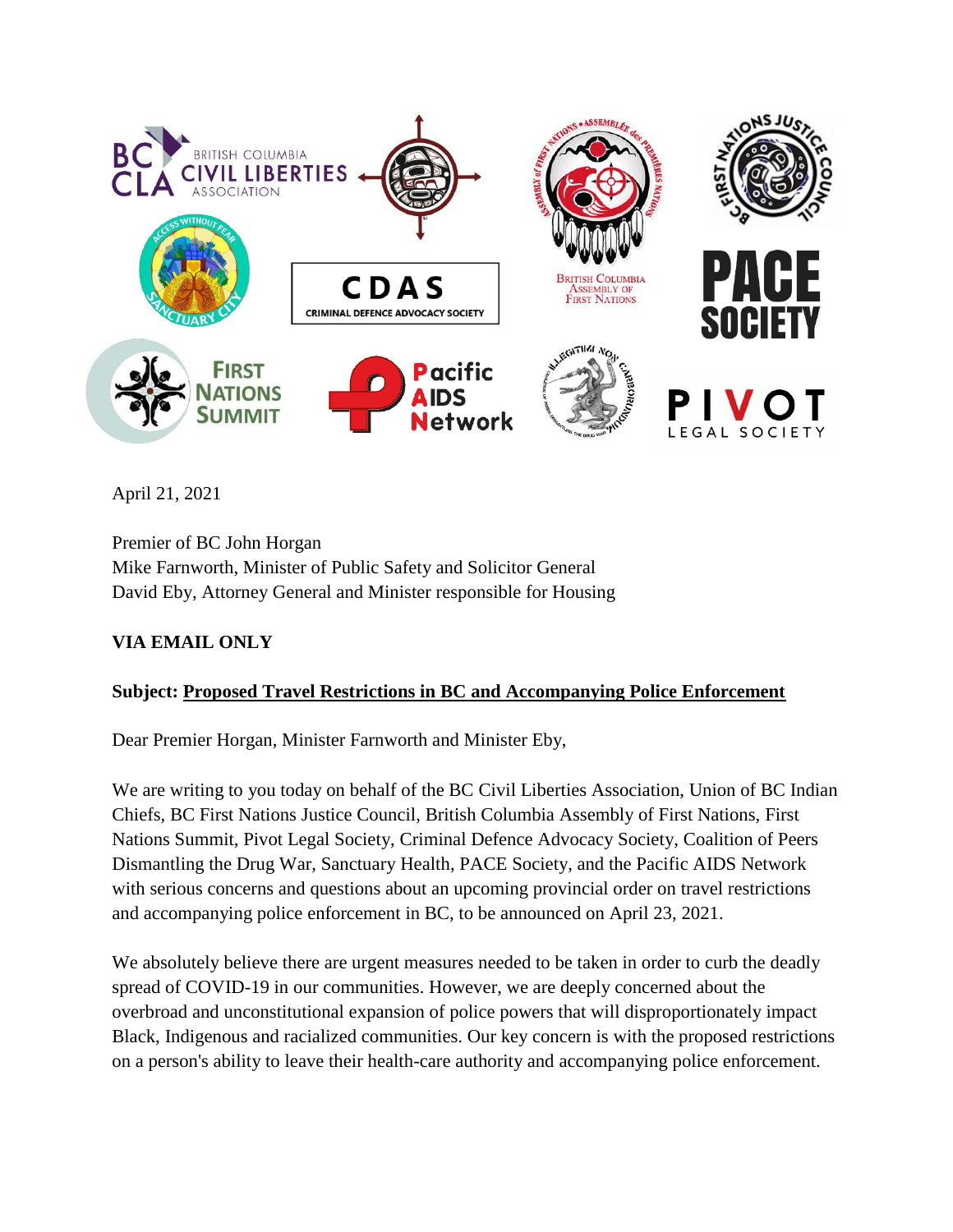It is concerning to us that the government would make two public announcements about a provincial order of this magnitude in such a vague way and with no accompanying details. We are also concerned that the comments of Premier Horgan and Solicitor General Farnworth are different from one another, which adds to the confusion experienced by the public. The lack of information and details about the order has raised many alarm bells, especially in the middle of a global and local reckoning about systemic racism in policing and policing powers.

**Based on what we can gather from media reports, we have several concerns and questions for the provincial government regarding the serious constitutional issues at stake and potential harmful impacts of such a proposed order.** 

### **Definitions and Objectives:**

- 1. What is "essential travel"? Will "essential travel" under the order be broadly defined to include, for example, access to support services, food delivery and mutual aid efforts in marginalized communities, care for a loved one, and work in criminalized economies? Indigenous, low-income and working-class people are often moving across local health authority boundaries to find more affordable or culturally-appropriate necessities.
- 2. How is the tailoring of the order to health authority boundaries connected to the objective of lowering COVID transmissions? What evidence is the Province relying on to inform the notion that the pending restrictions are reasonable limits on our rights?

# **Policing Powers:**

- 3. What are the specific powers being granted to police that police will have to enforce this order?
- 4. What is the permissible scope of questioning that police will be authorized to conduct? Police do not currently have the powers to compel people to answer questions about where they are going and for what purpose. Would this order expand discretionary police powers to compel answers from BC residents suspected of traveling outside their health authority? All police powers, and especially discretionary police powers like police street checks, have a documented and indisputable history of being racist especially against Indigenous and Black people in BC.
- 5. What proof will police be asking for to ascertain if a person is leaving their health authority for essential travel? How are people expected to provide evidence that their mobility is essential? Will people have to produce sensitive personal information, such as proof of employment or medical information, to establish that their mobility is essential?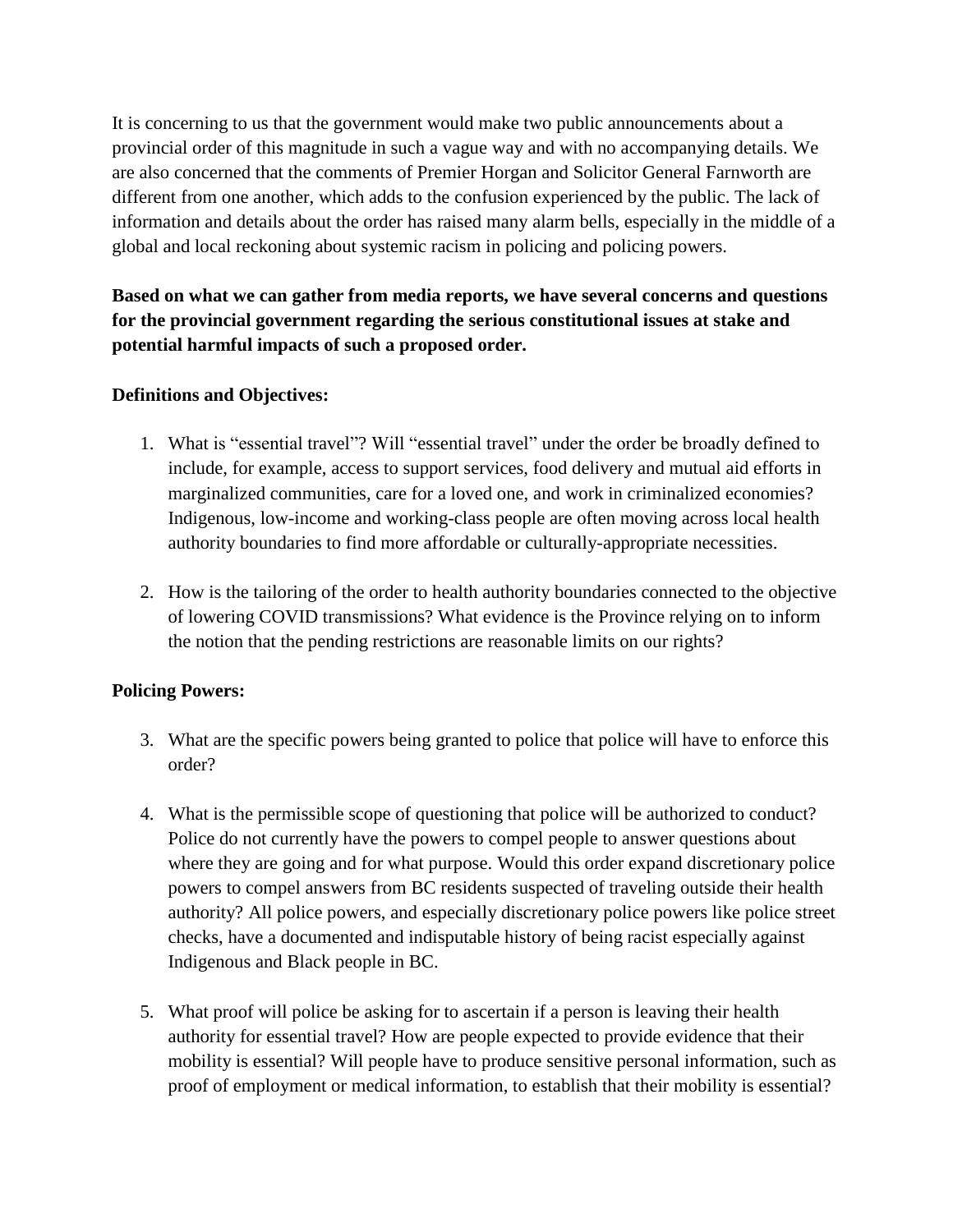Due to a complex set of systemic institutional barriers, Indigenous peoples, migrants with precarious status, and those in criminalized economies are least likely to be able to provide the necessary evidence that might be demanded of them.

- 6. One of the many ways in which systemic racism in policing manifests is that racialized people, especially Black and Indigenous youth and gender-diverse people, are presumed guilty and have to prove their innocence. Can and how will the Province ensure that Black, Indigenous and racialized people are not subjected to increased police harassment, interrogation or surveillance during this questioning process by police?
- 7. Will people have access to legal counsel when stopped by the police at these checkpoints?
- 8. Will police have the authority to run people's names into police databases to, for example, collect information on outstanding warrants or check immigration status? Will the police be explicitly barred from enforcing other laws in the course of their questioning at these checkpoints? How will the provincial government ensure that police will not use these expanded police powers as a pretext for other law enforcement actions?
- 9. Will police be retaining or storing any information they collect in police databases? What are the restrictions on the collection, retention or disclosure of personal information? How will the provincial government ensure that any collected data is immediately destroyed?

### **Consequences:**

- 10. What are the consequences for refusing to answer questions from the police? Will the police only have the power to issue violation tickets in the face of non-compliance with police questioning, or could the police obstruct people from continuing their movement (e.g. seize vehicles, detain people if they refuse to answer questions or provide identification documents, etc.)? Could it result in criminal charges such as obstruction?
- 11. What are the consequences for breaching the order? Due to the disproportionate levels of poverty that Indigenous, Black, racialized, and recent immigrant communities face, these communities will be less likely to be able to pay any fines that may be levied if they are found to be breaking the order.
- 12. Has the provincial government considered the potential and significant legal violations of constitutional and privacy rights and ensuing court challenges in drafting the order?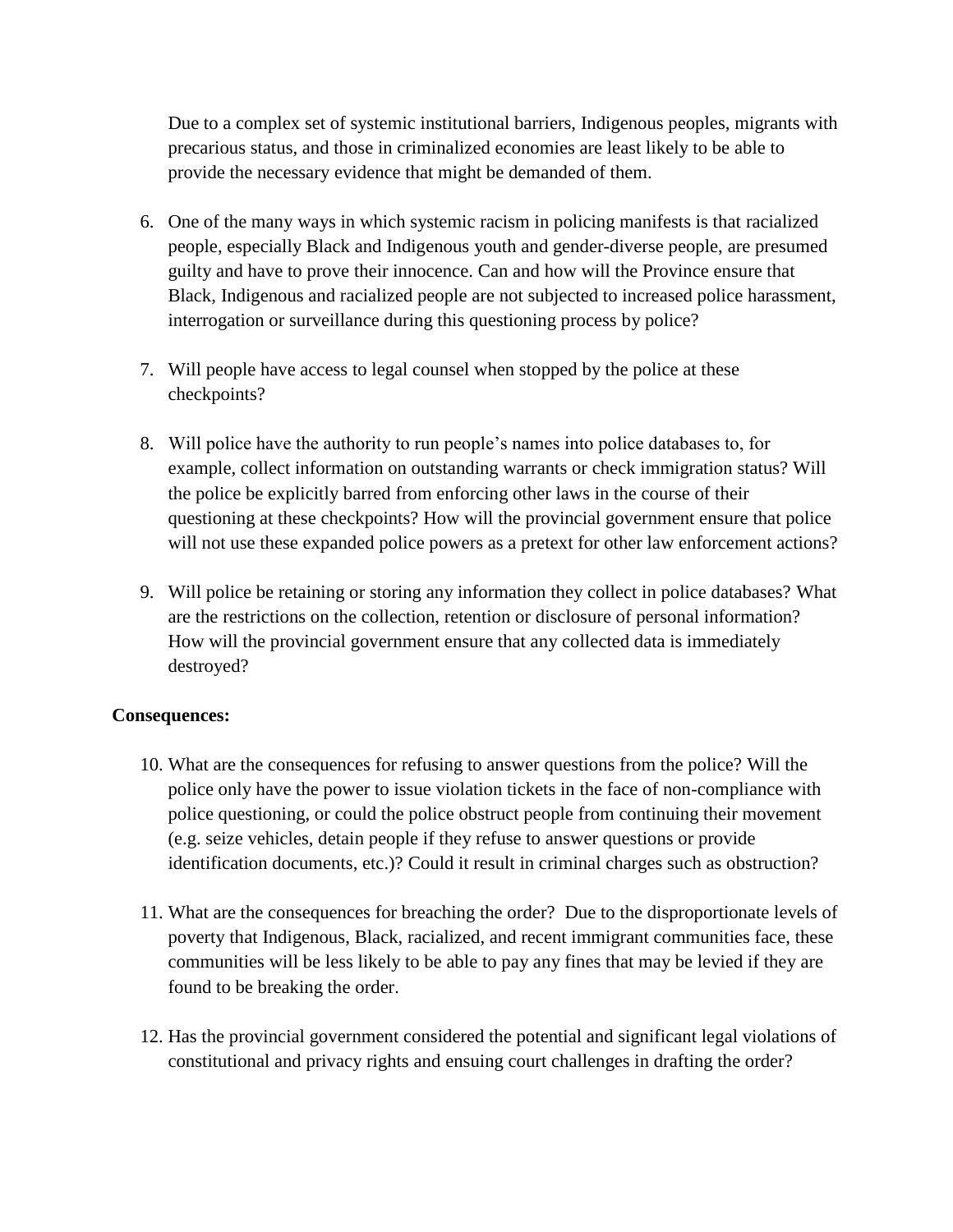#### **Consultation and Consent:**

- 13. How are you consulting with diverse Black, Indigenous, racialized communities? Which organizations and individuals? It is a public process of consultation available to the most marginalized and vulnerable to police powers within diverse BIPOC communities?
- 14. How are you consulting sex workers and people who use drugs about the impact of travel on their access to services, travel to or from work, safe(r) supply, ethical substance use navigators, and services such as safe consumption sites, harm reduction distribution sites, peer support, and sex worker support services? Which organizations and individuals? Is it a public and safe consultation available to sex workers, people who use drugs, peer-led organizations, advocacy organizations, and harm reduction providers?
- 15. Indigenous peoples have been requesting full involvement in discussions regarding access to their respective territories since the COVID-19 pandemic began in spring 2020. The provincial government and all levels of government must recognize and respect First Nations jurisdiction and decisions in BC. Any introduction of orders that regulate movement of people throughout the province should have consent of all First Nations in BC. The Province has legislated the United Nations Declaration on the Rights of Indigenous People through the *Declaration on the Rights of Indigenous Peoples Act*.

We welcome a response from your offices.

Sincerely,

Meghan MrDeimot

Harsha Walia, Executive Director Meghan McDermott, Policy Director & Staff Counsel

BC Civil Liberties Association

Grand Chief Stewart Phillip Chief Don Tom Kukpi7 Judy Wilson President Vice President Secretary-Treasurer

On behalf of the Union of BC Indian Chiefs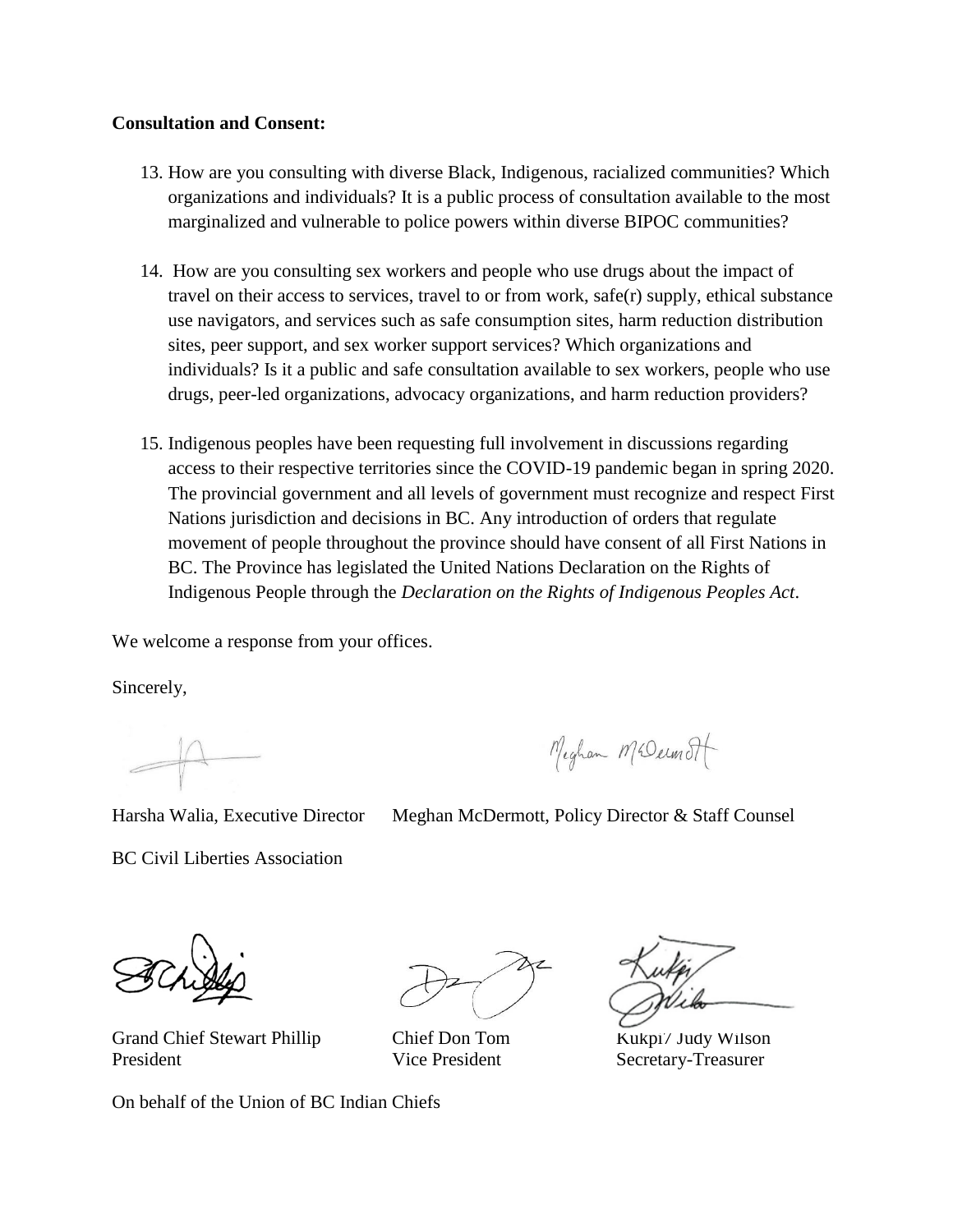$\acute{\zeta}$ Darg

On behalf of BC First Nations Justice Council

Regional Chief Terry Teegee, on behalf of the BC Assembly of First Nations

Outlief CABINEER

Cheryl Casimer Robert Phillips Lydia Hwitsum

On behalf of the First Nations Summit

Meenakshi Mannoe, Criminalization & Policing Campaigner, Pivot Legal Society

Eris Nyx, Executive Director, Coalition of Peers Dismantling the Drug War

Caronal.

Kasandra Cronin, Q.C., President, The Criminal Defence Advocacy Society